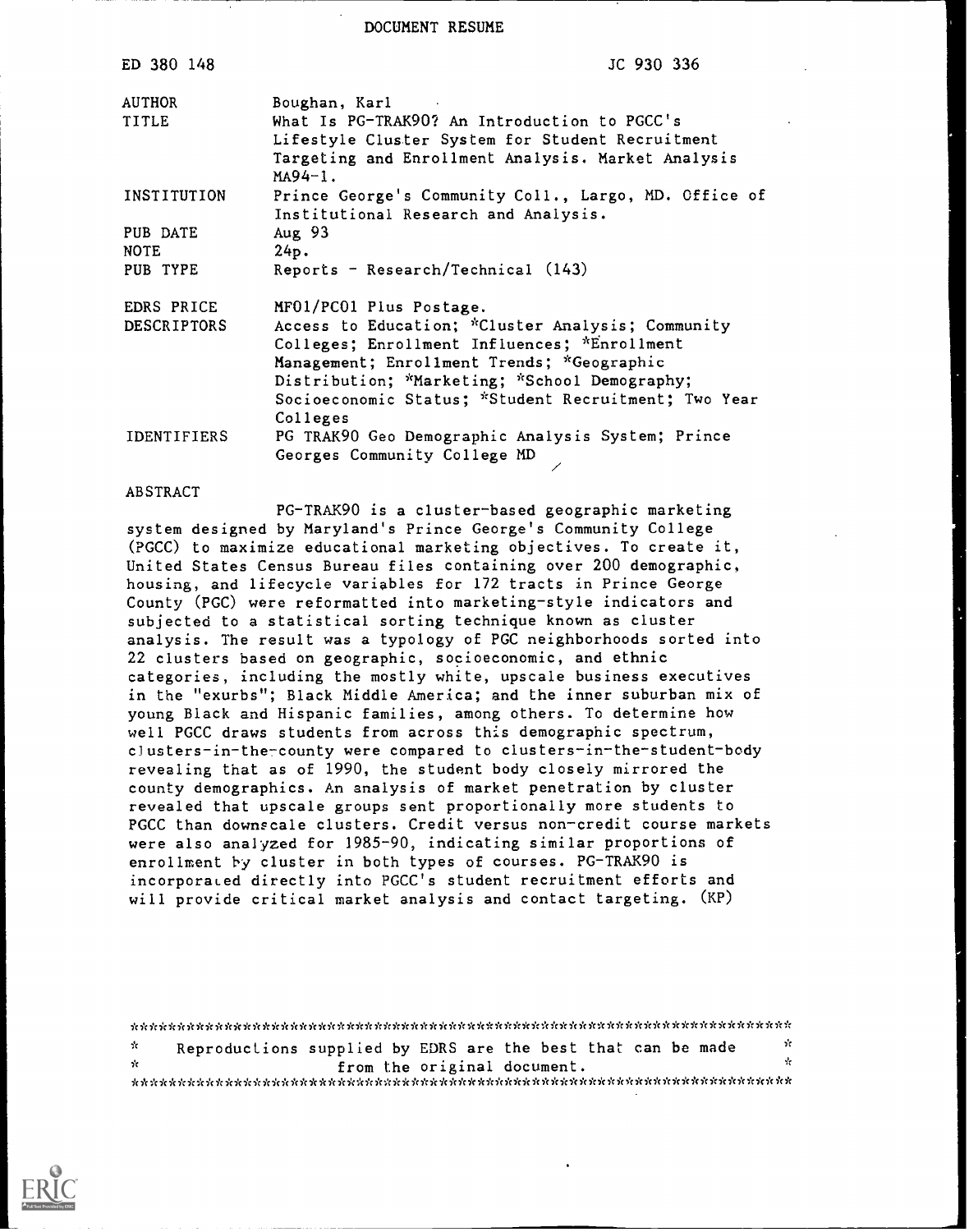What is PG-TRAK $^{90}$ ©?

An Introduction to PGCC's Lifestyle Cluster System For Student Recruitment Targeting and Enrollment Analysis

 $\mathbf{e}$ 



336 930

ED 380 148

Prince George's Community College Office of Institutional Research and Analysis

"PERMISSION TO REPRODUCE THIS MATERIAL HAS BEEN GRANTED BY

K. Boughan

TO THE EDUCATIONAL RESOURCES INFORMATION CENTER (ERIC)."

Market Analysis MA94-1 August 1993

U.S. DEPARTMENT OF EDUCATION<br>e.of Educational Research and Improvement EDUCATIONAL RESOURCES INFORMATION CENTER (ERICI

t') This document has been reproduced as<br>| recaived from the person or organization<br>| originating it

; Minor changes have been made to improve.<br>\* reproduction Quality

Points of view or opinions stated in this docu-<br>ment : do .not. nacessarily .represent. official<br>OF RI position or policy

BEST COPY AVAILABLE 2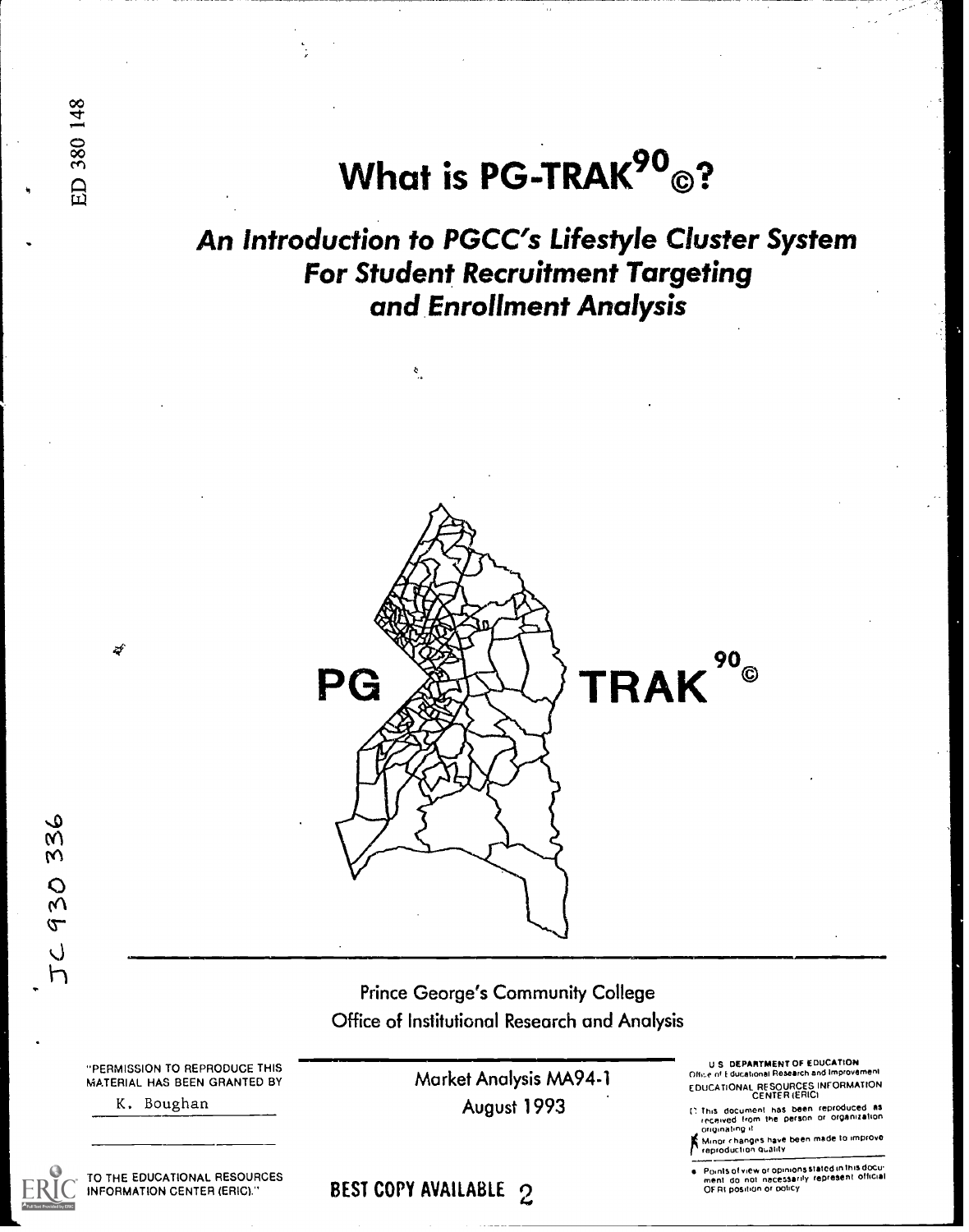## PRINCE GEORGE'S COMMUNITY COLLEGE Office of Institutional Research and Analysis

# WHAT IS PG-TRAK $^{90}$ © ?

### AN INTRODUCTION TO PGCC's LIFESTYLE CLUSTER SYSTEM FOR STUDENT RECRUITMENT TARGETING AND ENROLLMENT ANALYSIS

Market Analysis MA94-1 August 1993

### Introduction

Like many other two-year public institutions since the late 1980s, Prince George's Community College has found itself in a complex of enrollment-related difficulties: rising costs, declining public financial support, a static FTE trend line and an untargeted student recruitment process. In response, the College decided to end its reliance on mass mailings of class schedules and high school site visitation and to move toward a modern market segment approach. Unfortunately, commercial marketing systems proved simply unaffordable. Unwilling to abandon its decision, PGCC explored a "roll your own" solution.

Thus PGCC's Office of Institutional Research and Analysis came to design PG-TRAK<sup>90</sup> -- our very own neighborhood lifestyle cluster system. It was modeled upon Claritas Corporation's national geo-demographic analysis system  $PRIZM^{\mathsf{m}}$ , but departed from this standard by emphasizing educational marketing measures and by using an exclusively County database. This report discusses PG-TRAK<sup>90</sup>'s geo-demographic underpinnings and development and reviews the most student recruitment-relevant findings from cluster market analyses of the County population and College student body.

### What is Geo-Demographic Analysis?

Geo-demography was pioneered in the 1970s by former Census Bureau statistician Jonathan Robbin, who went on to found Claritas Corporation. The geo-demographic ai ?roach to marketing begins with the insight that birds of a feather flock together. That is, people sharing similar demographic, socio-economic and life-cycle attributes, cultural and political attitudes, and patterns of social and consumer behavior -- in short, lifestyle -- tend to live near each other and create roughly homogeneous neighborhoods. Thus, one can indirectly but effectively market individuals by marketing whole neighborhoods, once a typology of neighborhoods has been worked out and the market analyzed by neighborhood type.

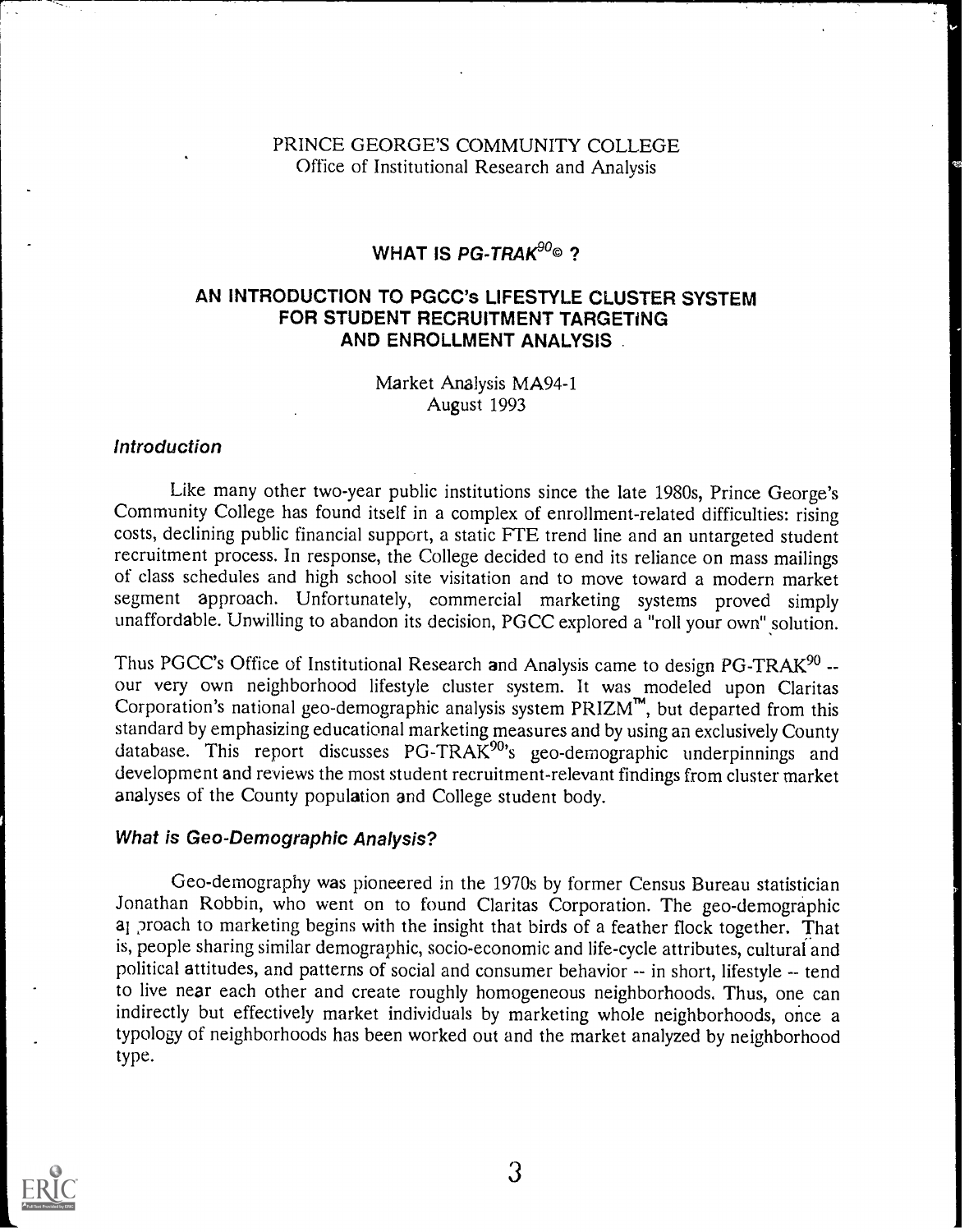The Census Bureau equivalent of neighborhood is Census tract. In these computer-driven days, it is a relatively easy and inexpensive matter to append tract codes to the addresses in customer lists and to market analyze such lists by Census tract. If for a certain market territory (e.g., Prince George's County) tracts have been sorted into a geo-demographic lifestyle typology of neighborhoods, then tract analysis equals analysis by lifestyle clusters of neighborhoods. Cluster analysis sets up the marketer for targeting analysis (Which clusters have been the best past performers? Which ought to be performing better given the nature of the product/service?). This leads readily to message development (Which messages will be most motivating given the particular lifestyles of targeted clusters?). There remains only target location and access. Geo-demographics shines here too, because prospective customer addresses and phone lists selected by tract are easily obtainable from list brokers.

# PG-TRAK<sup>SO</sup>: Development and Operation

 $PG-TRAK^{90}$  is a full-featured geographic marketing system, capable of all of the above, only customized to maximize educational marketing objectives within a restricted geographic locale. To create it, the Office of Institutional Research and Analysis obtained U.S. Census Bureau file STF-1 and STF-3a containing over 200 demographic, housing and life-cycle variables for every one of the 172 tracts making up Prince George's County in  $1990.<sup>1</sup>$  These data were re-formatted into marketing-style indicators and subjected to a statistical sorting technique known as cluster analysis. The procedure groups individual cases into a set of clusters according maximum similarity across all indicators within each cluster, but also maximum indicator dissimilarity across all clusters.<sup>2</sup> The last step was minor re-organization of the raw cluster results to highlight cluster characteristics most pertinent to educational marketing.

The result was the emergence of a typology of Prince George's County neighborhoods (tracts) sorted into 22 clusters, which will be described in the next section. PG-TRAK<sup>90</sup> can be looked at as a pre-established segmentation of the County into 22 standing markets, the basic needs and motivations of which have already been worked out. Households with potential new students can be efficiently reached by targeting only those cluster markets believed rich in the sort of possible enrollees sought, and by mailing/phoning a quota of households within them. Mail/phone lists can be easily acquired from commercial list brokers whose data bases typically append Census tract codes to each household address and phone number. Furthermore, the messages and scripts used in direct contact  $\alpha$  be custom-tailored for maximum appeal to each cluster since each incorporates a well understood lifestyle.

<sup>&</sup>lt;sup>2</sup> Technically, we used SPSS/PC+'s cluster analysis program with squared Euclidean distance measures and Ward's approach to agglomeration.



2

<sup>&</sup>lt;sup>1</sup> OIRA had previously developed an experimental predecessor to PG-TRAK<sup>90</sup> -- PG-TRAK -- created along similar lines but based on 1980 Census data updated by commercial firms. Some early OIRA reports on student recruitment and enrollment analysis rested on this earlier version.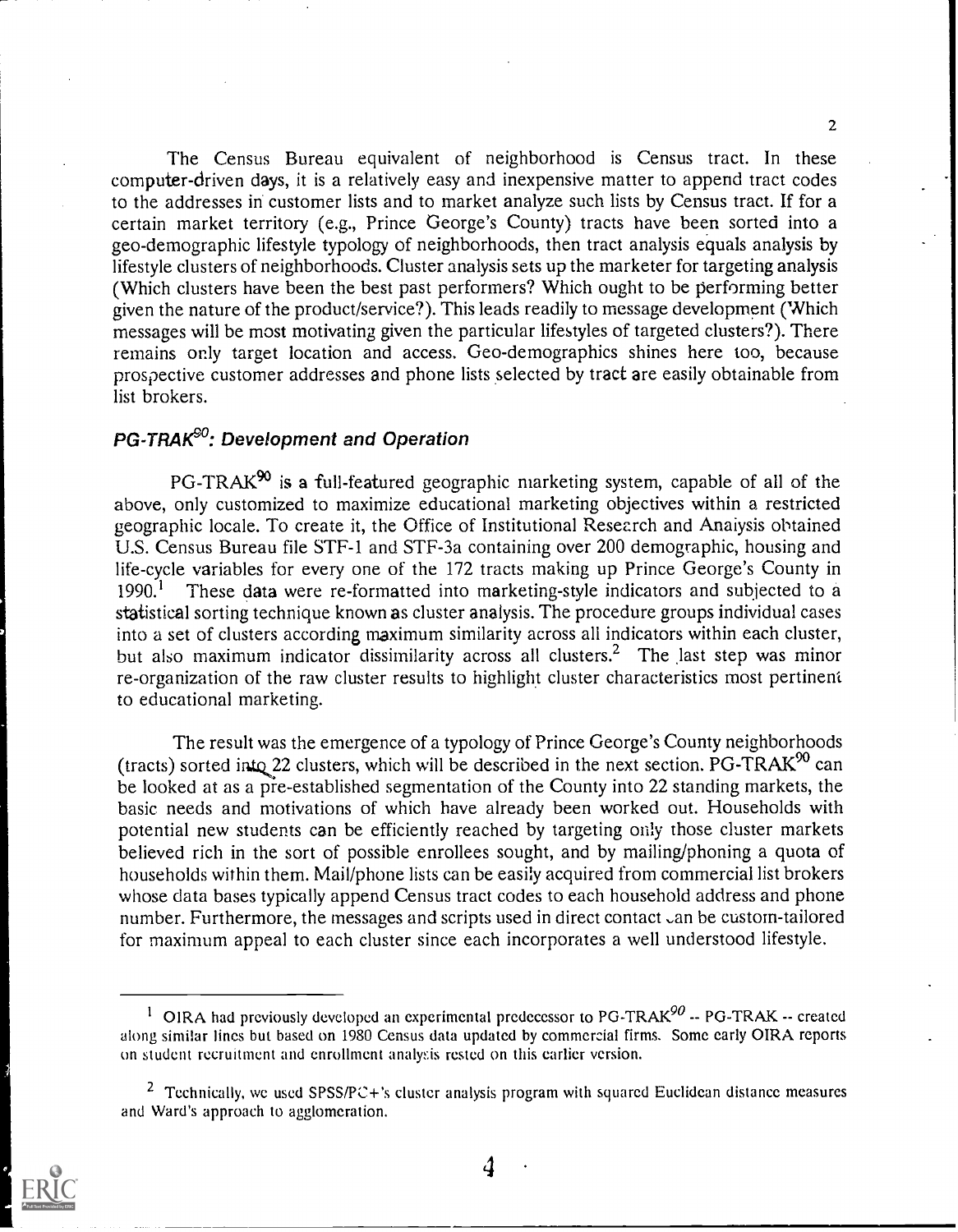Determining which clusters-in-the-County to target in the future depends upon an analysis of the clusters-in-the-student-body and their past behavior. To accomplish this, PG-TRAK<sup>90</sup> maintains a second database consisting of a list of almost 100,000 of PGCC's students (all those taking at least one course during the fiscal years 1985-1990) which has been tract-encoded and sorted by PG-TRAK<sup>90</sup> cluster. This provides us with a customer base cluster system exactly paralleling the County cluster system. By analyzing the cluster-coded list (now being updated to include all students through Spring 1993) we can establish which clusters historically have provided disproportions of students of whatever personal characteristic or by whichever academic category.

Then, we can plan a rational market stimulation program to increase the numbers of the desired type by contacting County households only from those high performing clusters. This is the market inflation strategy of targeting. Or under certain circumstances we might find it better to target those poorer performing clusters whose lifestyle characteristics suggest an unrealized potential. This is the market broadening approach. Whichever strategy is selected, PG-TRAK $^{90}$  allows the actual selection of household targets to be based on a precise analysis of the existing customer base. The main body of this report presents examples of just this sort of analysis.

Finally, for added user convenience, the 22 *lifestyle clusters* basic to the system were re-aggregated into fifteen more general cluster blocks which in turn were organized into seven broad geo-demographic zones. This arrangement clarifies the meaning of each cluster by contextualizing it within the overall sociology of the County. It also has the advantage of establishing ready-made cluster aggregations for those marketing applications needing less precision or utilizing cross-cluster message groups. In fact, to save space and words, we will take advantage of this tier feature by reporting cluster results in the rest of this paper exclusively at the cluster block (CB) level.

### Clusters-in-the-County and Clusters-in-the-Student Body

The great diversity of Prince George's population is reflected in the results of our cluster analysis of the demographic, economic and housing data of the county's 172 Census tracts. Fully twenty-two distinctive neighborhood clusters emerged. Table 1 (next page) provides capsule descriptions of the cluster results, for convenience at the more abbreviated 15-unit cluster block level. The table also displays how the county's 258,011 households actually divide up by cluster blocks:



 $\ddot{\phantom{a}}$ 

5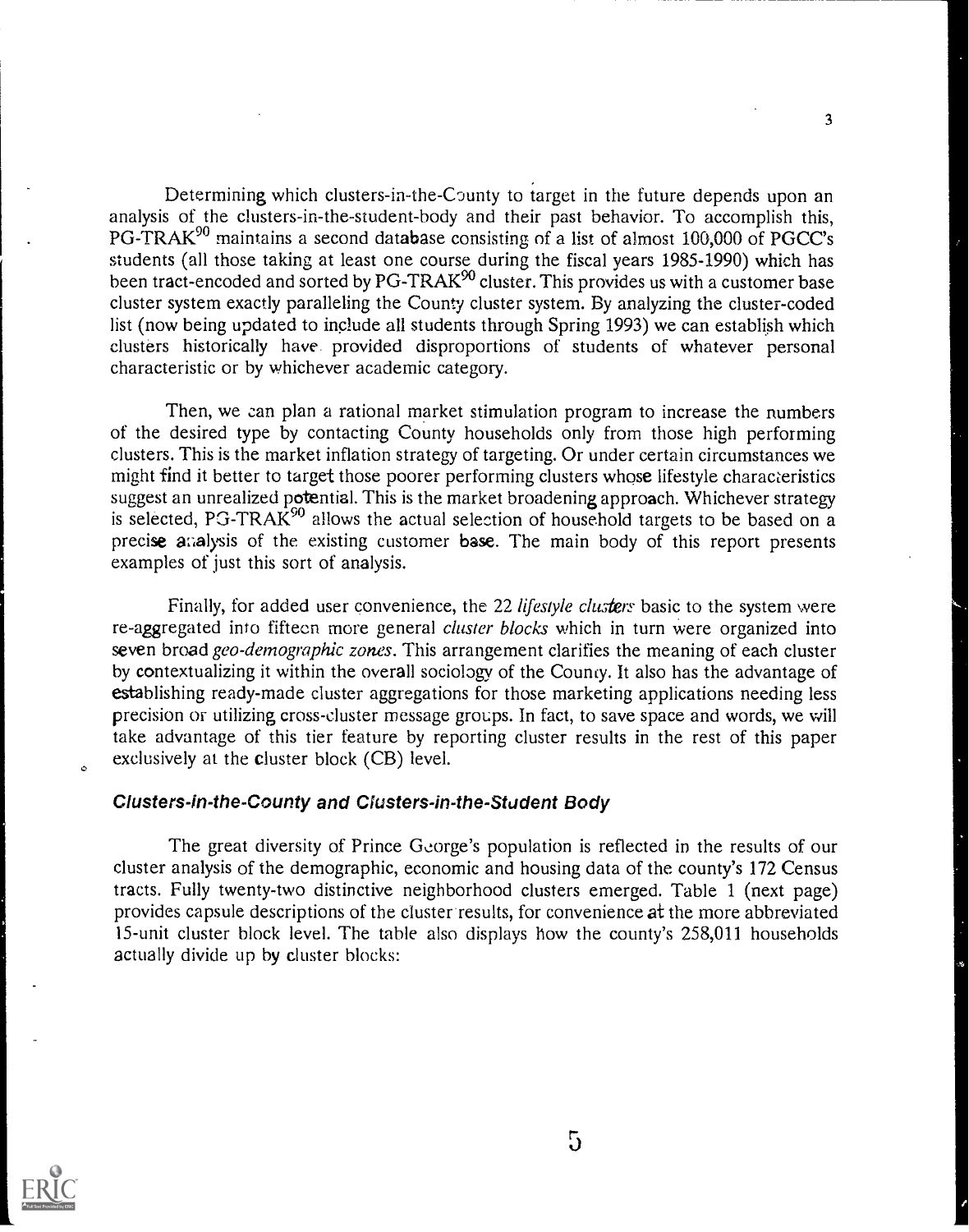| <b>B01 - Exurban Dream</b><br><b>BO2 - Black Enterprise</b><br><b>B03 - Beltway Havens</b><br><b>B04 - New Collar Condos</b><br><b>B05 - Black Middle America</b> | Mostly white, upscale exurbs/Business<br>executives predominate/Many "Empty Nest"<br>families/Large lots<br>Very upscale majority black suburbs/New<br>high value tracts/Federal workers common/<br>Large families<br>Aging, mostly white families in nice but older<br>tracts off I-95/High incomes, elite blue collars/<br>Few college grads<br>Singles, new families in apts. and condos/<br>Professionals, technicians, entry level incomes/<br>New hi-tech firms<br>Mostly large black families in median tract<br>housing off I-95/Average incomes, education, | 11.3%<br>4.3%                                                                                                                                     |
|-------------------------------------------------------------------------------------------------------------------------------------------------------------------|----------------------------------------------------------------------------------------------------------------------------------------------------------------------------------------------------------------------------------------------------------------------------------------------------------------------------------------------------------------------------------------------------------------------------------------------------------------------------------------------------------------------------------------------------------------------|---------------------------------------------------------------------------------------------------------------------------------------------------|
|                                                                                                                                                                   |                                                                                                                                                                                                                                                                                                                                                                                                                                                                                                                                                                      |                                                                                                                                                   |
|                                                                                                                                                                   |                                                                                                                                                                                                                                                                                                                                                                                                                                                                                                                                                                      | 4.7%                                                                                                                                              |
|                                                                                                                                                                   |                                                                                                                                                                                                                                                                                                                                                                                                                                                                                                                                                                      | 13.9%                                                                                                                                             |
|                                                                                                                                                                   |                                                                                                                                                                                                                                                                                                                                                                                                                                                                                                                                                                      |                                                                                                                                                   |
|                                                                                                                                                                   | jobs/Gov't workers                                                                                                                                                                                                                                                                                                                                                                                                                                                                                                                                                   | 9.8%                                                                                                                                              |
| <b>B06 - Rural Development</b>                                                                                                                                    | Large tumilies, modest tract housing in<br>developing rural areas/Well-paid lower white<br>and upper blue collars.                                                                                                                                                                                                                                                                                                                                                                                                                                                   | 8.1%                                                                                                                                              |
| <b>B07 - Fort George</b>                                                                                                                                          | Military Installations/Barracks Quarters                                                                                                                                                                                                                                                                                                                                                                                                                                                                                                                             | 0.9%                                                                                                                                              |
| <b>BO8 - Cosmopolitans</b>                                                                                                                                        | "Bohemian" areas, white majority but many<br>Blacks, Asians, Larinos                                                                                                                                                                                                                                                                                                                                                                                                                                                                                                 | 3.4%                                                                                                                                              |
| <b>BO9 - Asians Plus</b>                                                                                                                                          | One-third Asian Immigrant/Below average in-<br>come but highest percent college grads and<br>grad students/Young apt. dwellers                                                                                                                                                                                                                                                                                                                                                                                                                                       | 0.3%                                                                                                                                              |
| <b>B10 - Town and Gown</b>                                                                                                                                        | Mostly higher educational institutions and<br>adjacent neighborhoods/Large student<br>dormitory population                                                                                                                                                                                                                                                                                                                                                                                                                                                           | 0.6%                                                                                                                                              |
| <b>B11 - Minority Comers</b>                                                                                                                                      | white and upper blue collar entry level/<br>Many in college, job training                                                                                                                                                                                                                                                                                                                                                                                                                                                                                            | 6.0%                                                                                                                                              |
| B12 - Old P.G. County                                                                                                                                             | and home-owning elderly whites/Old<br>inner-suburban housing stock                                                                                                                                                                                                                                                                                                                                                                                                                                                                                                   | 4.4%                                                                                                                                              |
| <b>Blue Collar Blacks</b><br>B13-                                                                                                                                 | Mostly low young black renters/Steady but<br>low paying blue collar jobs/Many children,<br>female-headed households                                                                                                                                                                                                                                                                                                                                                                                                                                                  | 15.5%                                                                                                                                             |
| <b>Afro-Latin Mix</b><br>B14 -                                                                                                                                    | Inner-suburban Mix of growing young black,<br>Hispanic families/Little income, education/<br>Some home-owning                                                                                                                                                                                                                                                                                                                                                                                                                                                        | 7.1%                                                                                                                                              |
| <b>Minority Struggle</b><br>B15 -                                                                                                                                 | Solidly black inner-suburbs/Unmarried singles<br>with children modal family/Significant<br>unemployment, poverty                                                                                                                                                                                                                                                                                                                                                                                                                                                     | 9.8%                                                                                                                                              |
|                                                                                                                                                                   |                                                                                                                                                                                                                                                                                                                                                                                                                                                                                                                                                                      | Inner-suburb renting upscale professionals/<br>Black renting singles, new families/Lower<br>Lower midscale mix of renting young single<br>Table 1 |

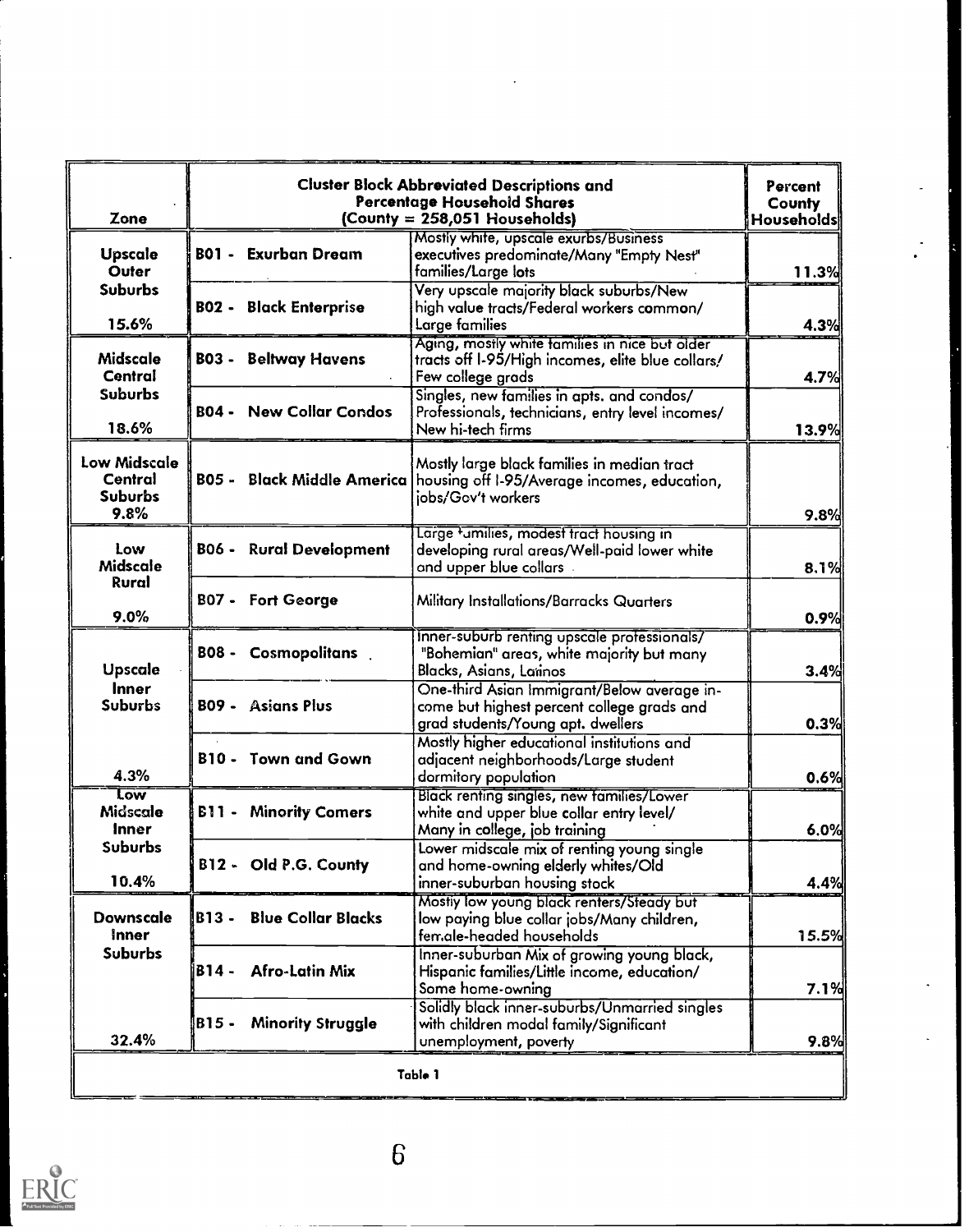The single largest CB proved to be Blue Collar Blacks (15.5 percent), together with Afro-Latin Mix and Minority Struggle, one of three downscale mostly African-American inner-suburban segments which together define around 33 percent of all households. Socio-economically balancing these were three mid-to-upscale minority CBs (Black Enterprise, Black Middle America, Minority Comers) which together include about 20 percent of all households. In fact, one of them -- Black Enterprise -- led all PG-TRAK<sup>90</sup> clusters in terms of median household income and percent white collar workers. These prosperous black neighborhoods make Prince George's practically unique among U.S. counties: majority non-white but also essentially middle class suburban in character.

The second largest CB turned out to be New Collar Condos (13.9 percent), one of four mostly white central suburban/exurban segments (also including Exurban Dream, Beltway Havens and Rural Development -- 38 percent, collectively). The numerical strength of New Collar Condos reflects the County's participation in the national economic shift to /hi-tech service jobs. But the strong presence of the other three shows that the traditional white collar/white race suburbs are still well represented here. Also, on the margins of this grouping is Fort George (0.9 percent), a cluster of military families centering on Andrews Air Force Base.

Lastly, our clusterization detected an interesting miscellany of inner-suburban neighborhood types. The mostly white inner-suburbs were represented by the culture-oriented, sophisticated renters of the Cosmopolitan cluster block (3.4 percent), the student dormitory dwellers of Town  $\&$  Gown (.6 percent) and the remnants of the yesteryear's white blue collar suburbs in Old P.G. County (4.4). And, following the national demographic trend, two clusters emerged (Afro-Latin Mix and Asians Plus) which house a discernable and growing proportion of Third World immigrants.

These then are Prince George's Community College's standing educational sub-markets. How well has PGCC been doing drawing students from across this demographic kaleic oscope of populations? Figure 1 (next page) helps us to an answer by providing matched comparisons of the proportional weights of the clusters both in-the-County and in-the-student body. Student cluster percentages are derived from an analysis of a database including all 1984-1990 PGCC course-takers, both credit and non-credit. Clusters are shown rank-ordered high/low according to County cluster household percentage. The story told here is clear. There exists an excellent rough-and-ready fit between student cluster and County cluster percentages.

This is very welcome news from a college mission perspective. Community colleges rally were established to democratize higher education. Providing access to historically were established to democratize higher education. college-level training to all groups -- poor as well as rich, non-white as well as white --is our main educational raison d'etre. And in this, PGCC seems to be succeeding admirably. At least for the last half-decade, our student body has been a fairly undistorted reflection of our service area's demography.

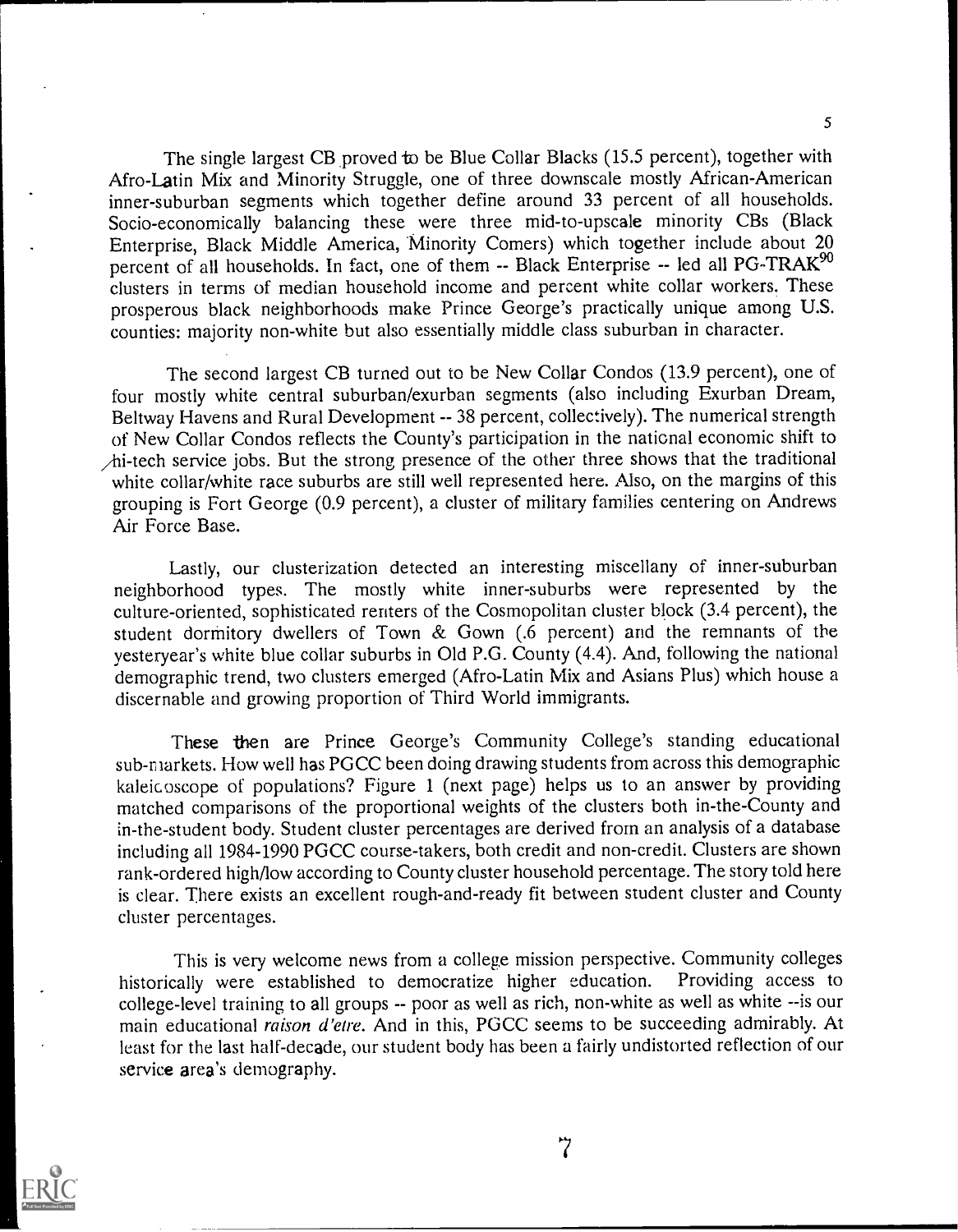



 $\infty$ 

 $\frac{1}{2}$ 

 $\mathbf{\Omega}$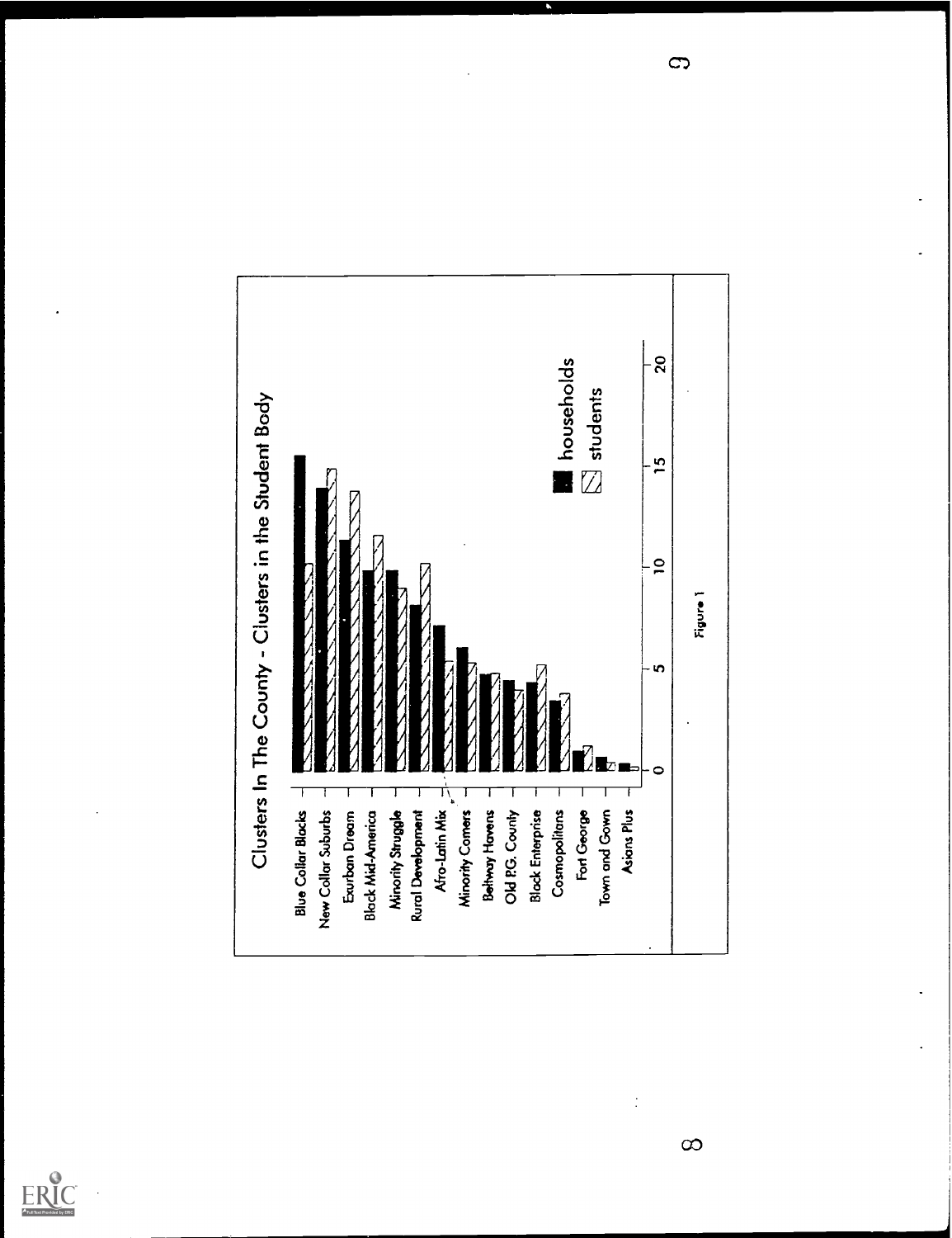But for the educational marketer, the finding that PGCC has been doing "pretty good" everywhere is not very helpful. The marketer needs information on the relative "underages" and "overages" in product or service sales to various market segments in order to identify past marketing failure and future marketing opportunities. Even small differences can add up to major marketing insights. A prime concept in marketing is penetration, the proportional extent to which one's product or service has actually sold in a targeted market (usually a set of demographically defined households). Using penetration measures is the standard way of exploring market overages and underages.

7

Figure 2 (page 8) is a rearrangement of Figure l's data with penetration measurement in mind. Instead of two sets of bars representing cluster-by-cluster percentages in the County and PGCC student body, there is only one set which directly relates a cluster's student numbers as a percentage of its total County household numbers. By assuming one student per household (safe in vast majority of cases), this percentage then becomes equivalent to PGCC's market penetration of that cluster -- i.e., For what proportion of Cluster X's households has PGCC provided at least one college course experience from 1984-1990?<sup>3</sup> Figure 2 also shows an extra set of bars representing the rating of each cluster en a socio-economic status scale.<sup>4</sup> We added this data because of a suspicion that whatever County-to-student cluster biases our penetration analysis discovered might be social class related.

PGCC's five year County-wide household penetration rate measured in numbers of credit/non-credit students per household was .34, or put another way, upwards of over a third of all County households sent PGCC a student of some description between 1984-1990. Individual cluster penetration rates varied widely around this mean, from a high 43 percent in Rural Development (County Index  $125$ <sup>5</sup> down to only 22 percent (Index 66) in Blue Collar Blacks. Such a broad variation is only to be expected, but what might be considered unexpected is how little the cluster rank-ordering of Figure 2 resembles that of Figure 1. In fact, the cluster we saw rating among the highest in terms of student body proportional share we now find ranking the very lowest on PGCC cluster market penetration!

 $5$  Indexing unit data to the absolute value of a total market is the typical way of reporting statistics in the marketing world since gauging relative tendencies among a set market segment is generally considered more important than fixing submarket absolute values. The formula for indexed values is simple:  $I = 100^*$ (segment value/market value). This sets the index value as a percentage of the reference value. Hence, one could interpret a 125 index value for Rural Development penetration rate as 125 percent of the County's 34 percent rate.



 $\mathbf{10}$ 

<sup>&</sup>lt;sup>3</sup> Three clusters have been dropped in this figure. Asian Plus and Town & Gown are too small to generate stable penetration estimates. And Fort George is a special marketing case: PGCC maintains a reserved extension center on the Air Force Basc for training programs tailored to military career needs.

<sup>&</sup>lt;sup>4</sup> The SES Scale was built out of original Census tract z-scores for medium income, percent white collar employed and percent college graduate, with County-wide results set to 100.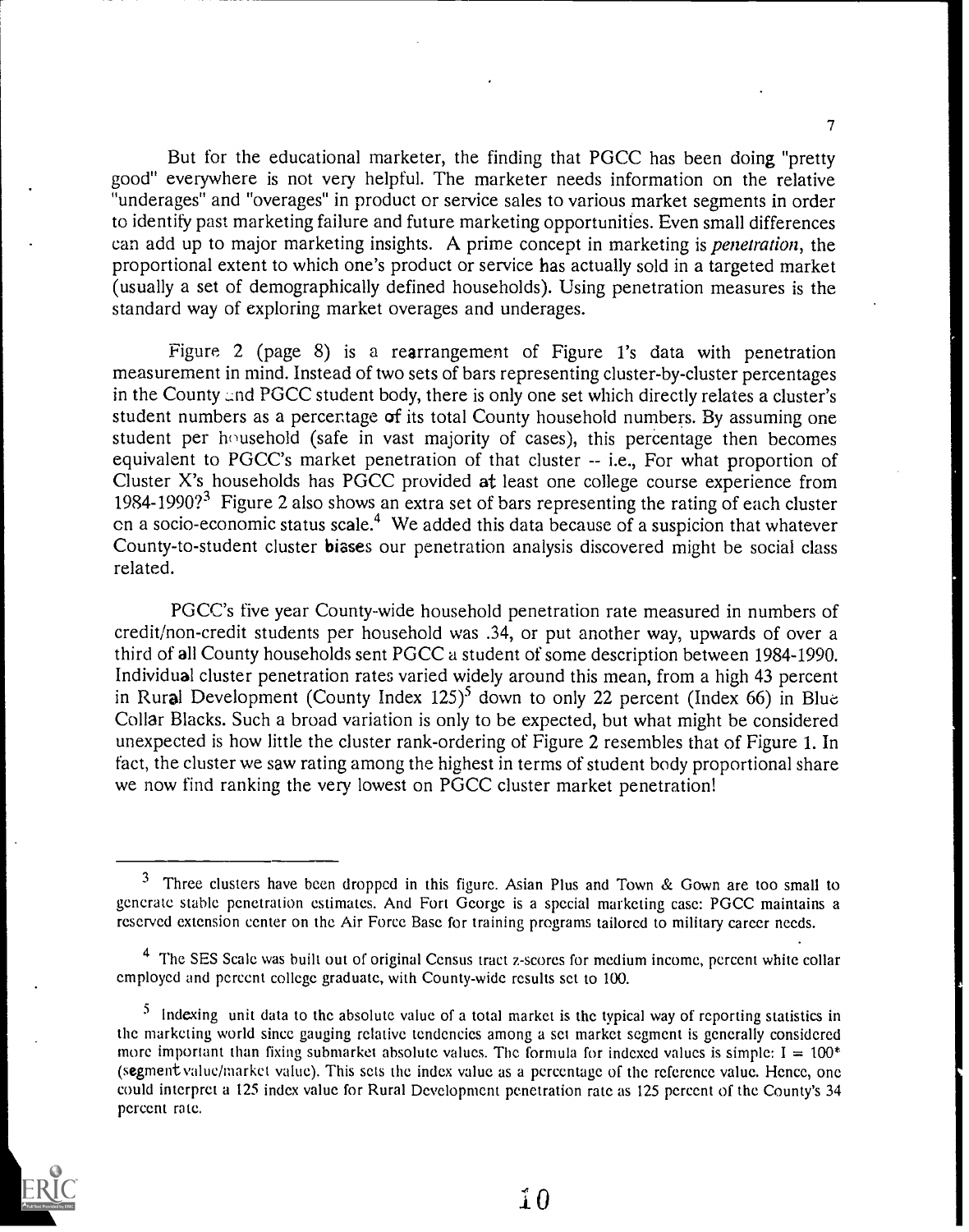



 $\frac{1}{2}$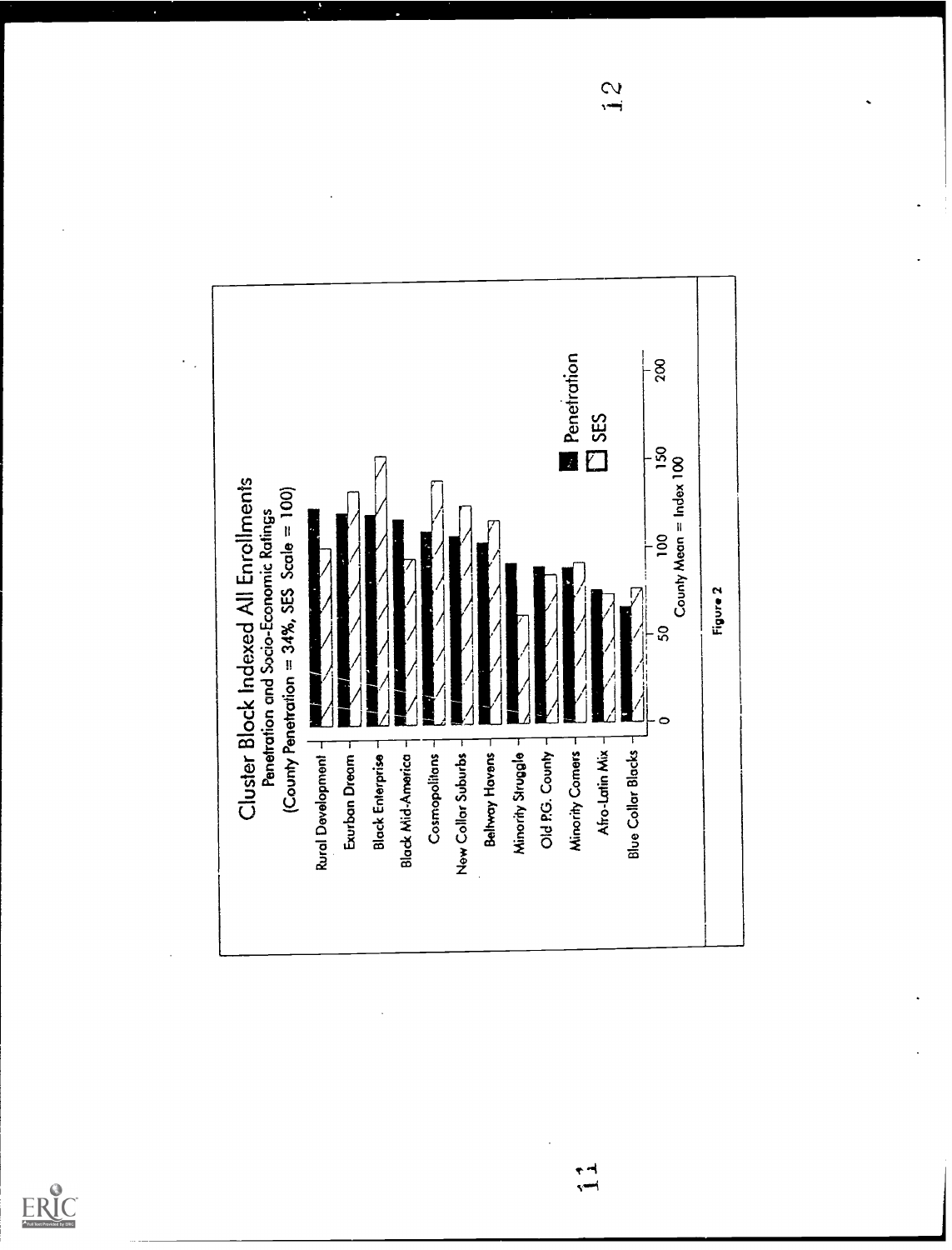The SES bars help us to understand what is going on here. For Figure 2 shows a clear correlation between SES scale rating and penetration -- in general, the more upscale the cluster the higher the penetration level  $(r^2=.51)$ . This makes good sociological sense; study after study has concluded that college orientation is strongly and positively linked to social status. But how can this be, given our earlier discovery that, cluster-wise, PGCC's student body closely resembles the general population of the County? Is PGCC succeeding in its basic educational mission or isn't it?

To answer this question, we must glance back at Figure 1. There we quickly see that while the student cluster-County cluster parallel was good, it was not perfect. Upscale clusters did tend to show somewhat larger student proportions than County proportions (e.g., Black Enterprise: students 5.2%, County 4.8%) while for downscale clusters the reverse was true (e.g., Blue Collar Blacks: students 10.2%, County 13.8%). What we learn from Figure 2 is that these seemingly small discrepancies systematically derive from large SES-linked PGCC penetration rate differences among the County clusters. It is just that the penetration rate differences we have discovered prove insufficiently great to seriously compromise educational access and to convert large downscale County clusters into small student clusters and small upscale County clusters into large student clusters. A rough democratic proportionality continues to characterize PGCC's student body despite countervailing market forces.

Nevertheless, the linked social status-educational penetration finding holds outstanding implications for both College basic mission fulfillment and College general marketing strategy, and for ways in which they might be weighed in enrollment management decision-making. Consider the two main approaches to increasing market share we mentioned earlier: market inflation (selling more to the same sort of people who have always bought) and market broadening (selling to new people from groups with historically low purchase rates). In the light of our penetration rate finding, which of these would make the best standing market strategy for PGCC?

Target the more upscale clusters in student recruitment campaigns. These are the proven disproportional sources of our student body. And they are already oriented toward pursuing higher education so they are primed to respond readily to our appeals.

o But: Targeting upscale clusters seems educationally elitist. Furthermore, we may already have reached saturation level among these groups -- penetration rates are not infinitely expandable upwards. And there is the added problem of competition from four-year schools which tend to concentrate their student recruitment efforts here.

Target the lower middle and downscale clusters with more vigor. Their past enrollment rates have been low, so among them is where the greatest opportunity for expansion lies. And, we will be reinforcing our basic mission in the bargain.

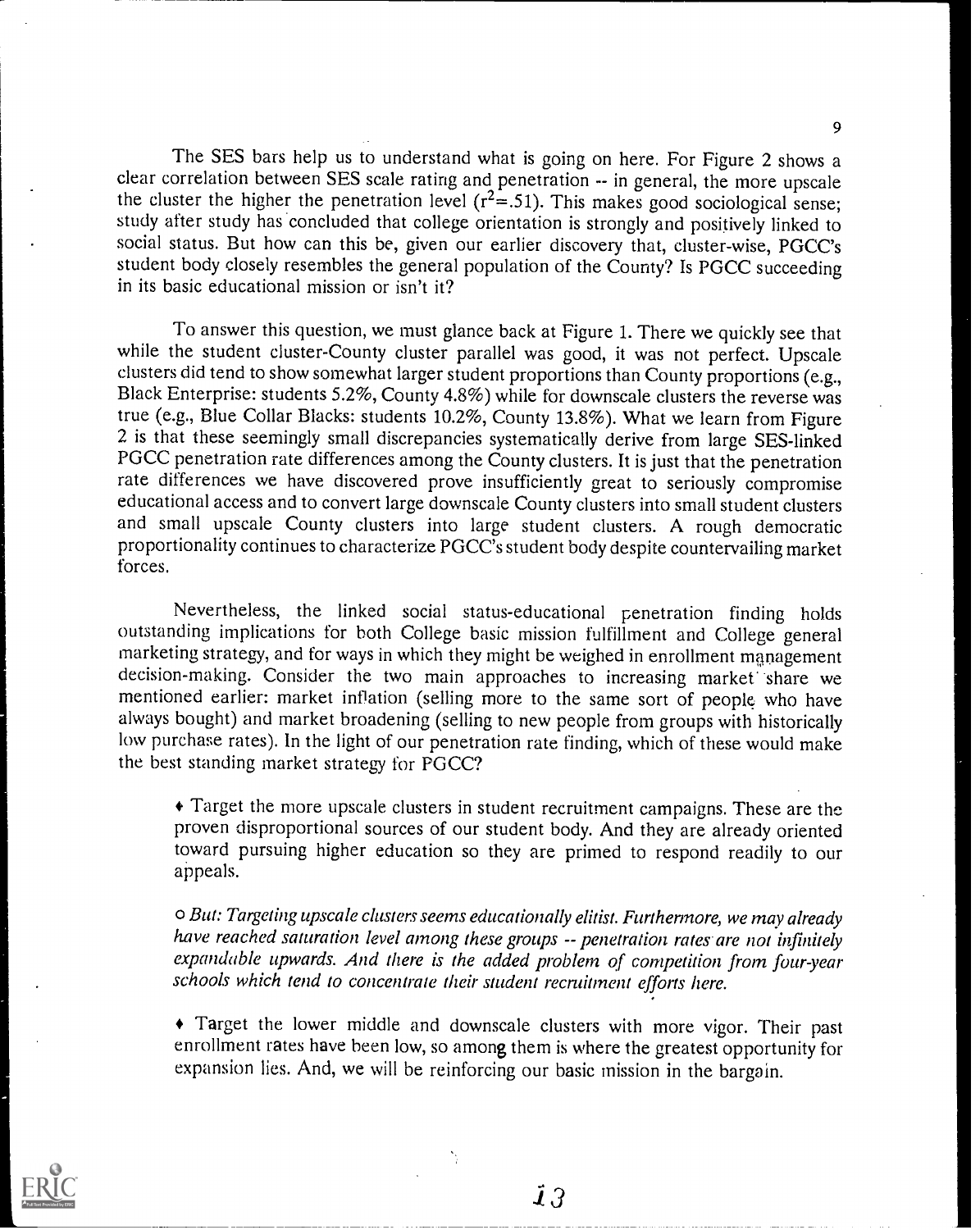o But: Penetration rates among lower scale clusters have been traditionally low because these are just the social components which are the least college oriented. Therefore, reaching them effectively will require more effort and resources while the risk of failure will remain high.

Fortunately, as a practical matter, PGCC will not have to resolve these issues in any once-and-for-all sense. Enrollment management decision-making in the real world is not, and should not be, a matter of creating and following a rigid, comprehensive plan governed by a single ideology or institutional objective. The complex nature of the modern community college and its environment requires sensitivity to the diverse needs and expectations of multiple constituencies and the flexibility to adjust to rapidly changing demographic and economic circumstances.

While it should always keep the above "great issues" in mind, PGCC's normal course will lie in identifying specific program areas needing enrollment augmentation and in exploiting concrete opportunities for recruitment of students from particular social components. Whether the College ends up leaning toward a market inflating or market broadening plan will depend upon the evidence of the moment. The great strength of a geo-demographic analysis system like  $PG-TRAK<sup>90</sup>$  is that it can systematically develop the evidence on enrollment needs by program and student type and directly convert its findings into a targeted recruitment campaign. The remainder of this article focuses on practical cluster targeting.

### Market Analyzing Student Clusters

Credit vs. Non-credit Course Markets. Broadly, community colleges offer two very different types of educational services -- credit courses arranged into academic or vocational programs for those seeking formal educational or career-related credentials, and non-credit or continuing education courses for those looking only for personal enrichment or occasional, informal skills-upgrading. Are these really two different markets from a demographic perspective? Would a campaign to stimulate Con Ed enrollments aim at a different set of households from one hoping to up credit student enrollments?

The table on page 11 shows the results of an analysis of 1985-1990 credit and non-credit students sorted by cluster block. Two measures of customer disproportionality are used. The first is one already encountered -- student household penetration, the percentage of households with a member signed up for at least one PGCC course 1985-1990. The second is household course generation, the mean number of courses per household, a supplementary volume measure of service utilization. Individual cluster values are indexed to all-Cluster results.°

<sup>6</sup> Non-credit student penetration measurement excludes students solely enrolled in senior citizens-only courses, organization contract courses and special population courses. Similarly, no courses from seniors-only, contract and special population categories were used to calculate non-credit courses per household.

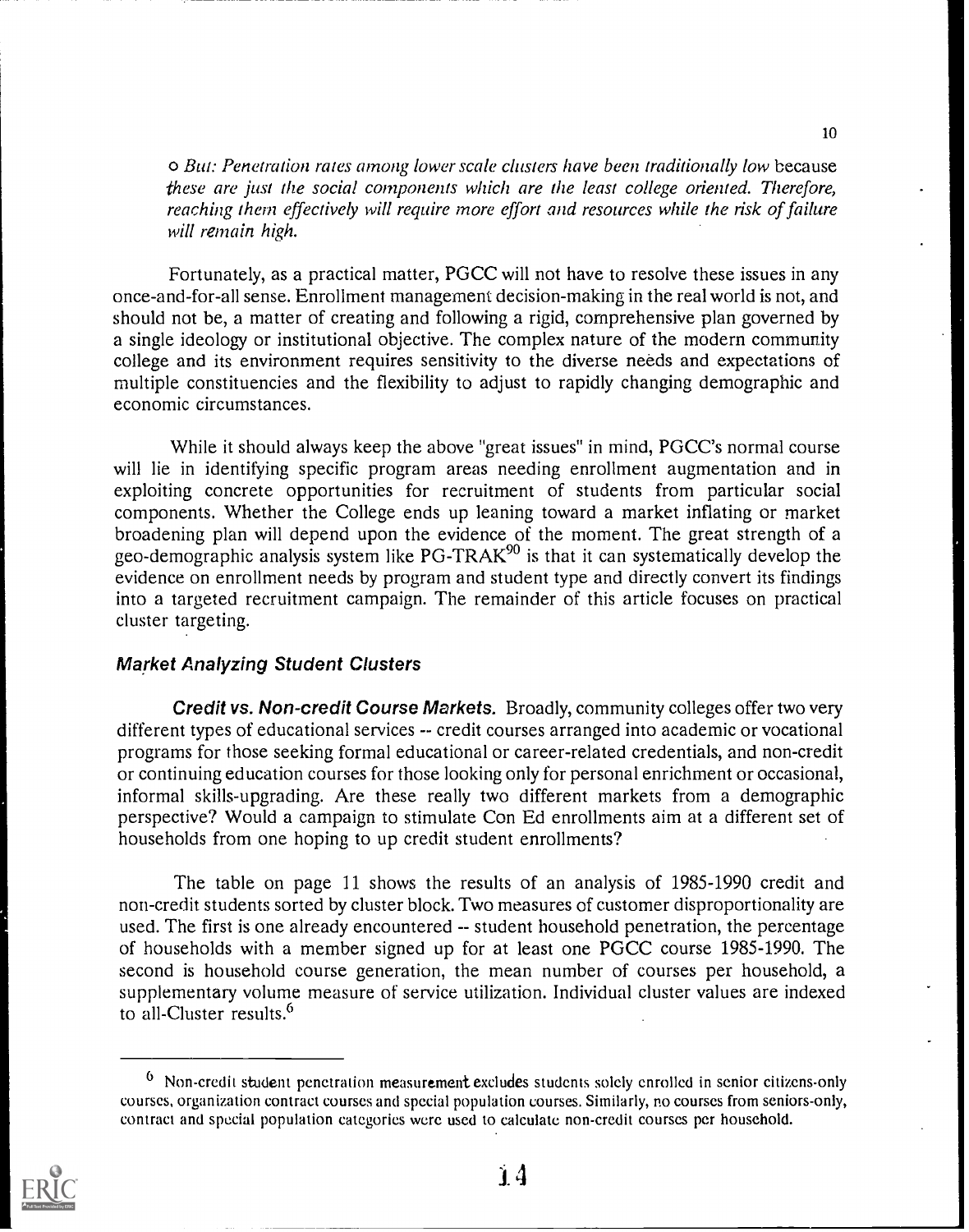|                          | Student                  | Number<br>Credit            | Student                  | Number<br>Non-Credit        |
|--------------------------|--------------------------|-----------------------------|--------------------------|-----------------------------|
| Cluster<br>Block         | Penetration<br>Household | per Household<br>of Courses | Penetration<br>Household | per Household<br>of Courses |
| Exurban Dream            | \$                       | $\mathbf{g}$                | ត                        | $\frac{9}{1}$               |
| <b>Rural Development</b> | $\mathbf{a}$             | 132                         | $\overline{5}$           | $\frac{9}{10}$              |
| Black Mid-America        | $\mathbf{S}$             | $\overline{29}$             | $\frac{8}{2}$            | Ξ                           |
| Beltway Havens           | <u>ន</u>                 | $\overline{8}$              | $\overline{23}$          | $\frac{1}{2}$               |
| <b>Black Enterprise</b>  | $\frac{4}{1}$            | 122                         | 18                       | $\overline{2}$              |
| Fort George              | $\ddot{ }$               | 214                         | 8                        | $\overline{6}$              |
| <b>New Collar Condos</b> | $\overline{S}$           | $\frac{4}{10}$              | $\frac{2}{3}$            | $\overline{E}$              |
| Cosmopolitans            | 3                        | $\overline{\omega}$         | $\overline{27}$          | $\overline{3}$              |
| Old P.G. County          |                          | 78                          | $\overline{8}$           | $\overline{103}$            |
| Minority Comers          | 76y                      |                             | ド                        | $\mathbf{g}$                |
| Minority Struggle        | 78                       | $\mathbf{S}$                |                          |                             |
| Afro-Latin Mix           |                          | $\mathcal{S}$               | <b>3 kg</b>              | ೫ ೩                         |
| Blue Collar Blacks       | $\mathcal{S}$            | $\mathbf{g}$                | ន                        | 62                          |
| Town & Gown              | $\boldsymbol{4}$         | S2                          | $\mathcal{L}$            | $\overline{a}$              |
| Asians Plus              | $\mathfrak{F}$           | $\overline{\mathcal{E}}$    | 29                       | 52                          |
| All Clusters             | 17.9%                    | 3                           | 19.1%                    | $\mathbf{a}$                |
| (Flaw Value)             |                          |                             |                          |                             |

ERIC

 $\sum_{i=1}^{n}$ 

 $\frac{1}{2}$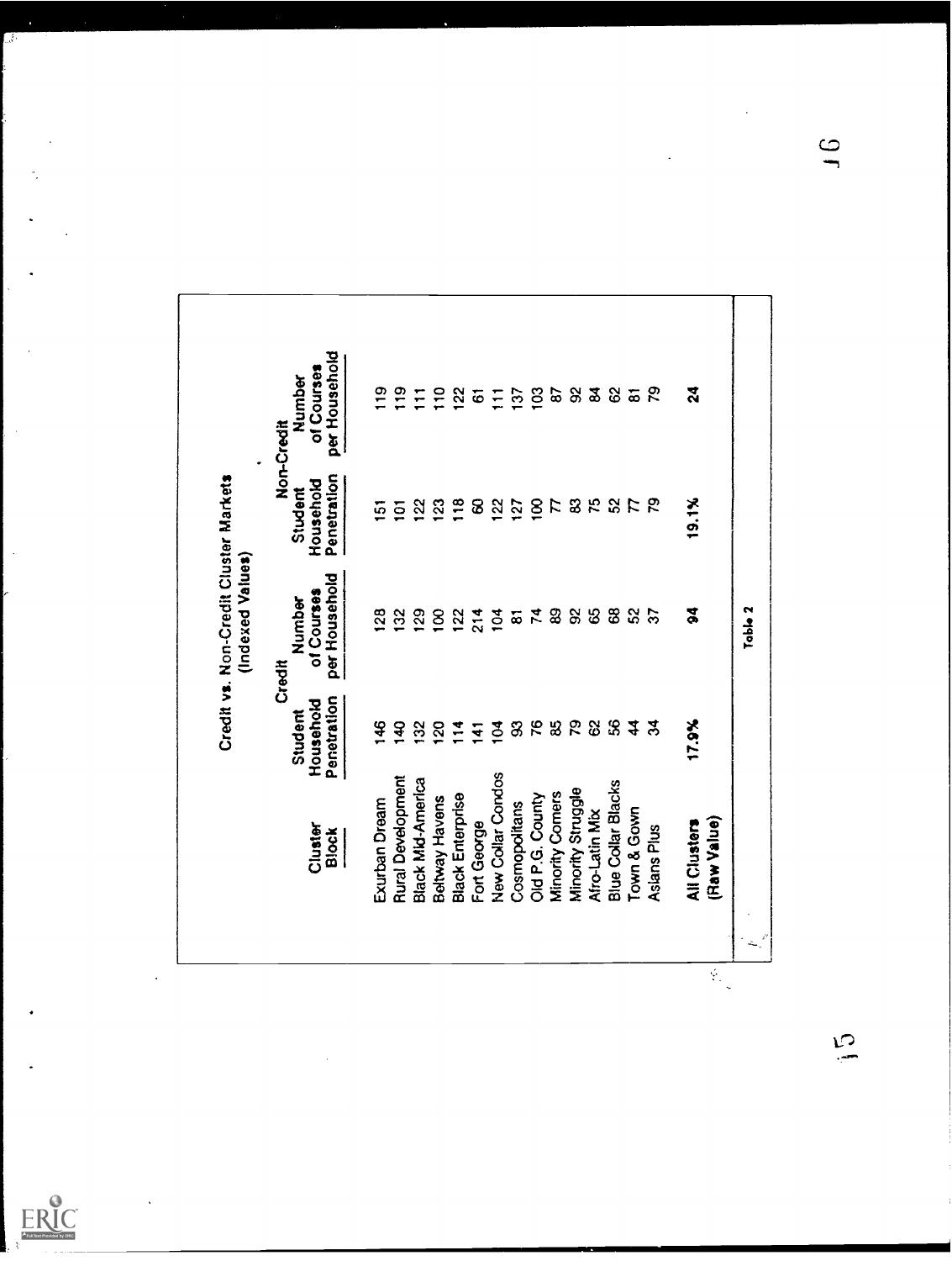Our basic finding is that PGCC's established credit and non-credit markets are geo-demographically very similar. The great majority of cluster blocks register either disproportionately high enrollment levels in both credit and non-credit courses (top grouping -- conventional upscale suburban) or disproportionately low levels (bottom grouping -- mostly minority mid- to downscale inner suburban). Four clusters, however, did show a distinct leaning. Fort George's past enrollments strongly fell on the credit side, a function of the military's policy of subsidizing career-related credit courses only. Three other clusters discernably favored non-credit courses. Two of these feature special concentrations of the late middle-aged and senior citizens, many of who view education as recreation (Cosmopolitans and Old P.G. County), and two of the three (New Collar Condos and Cosmopolitans) are heavily weighted with college degree holders long past their undergraduate days.

Targeting for Credit Student Recruitment. Community colleges which have a geo-demographic system like PG-TRAK<sup>90</sup> in place may plan household-targeted credit student recruitment campaigns with the broadest or narrowest of focuses -- from stimulating credit enrollment generally (for example, picking the top six clusters in Table 2) down to searching for additional Engineering 101 sign-ons. Once a representative credit student sample has been cluster-encoded, the only limit in target identification is the level of comprehensiveness and detail characterizing the student archive data.

Table 3 below illustrates the use of just a few of the possible credit target indicators available to PGCC's planners.? Those chosen for review here all relate in one way or another to a distinction of prime importance to community colleges -- traditional vs. non-traditional students.

The traditional student pattern features starting college immediately upon completing high school, attending with a full-time credit load, majoring in a transfer curriculum as opposed to a vocational one, and usually, although not necessarily, studying the humanities or sciences as opposed to a technical or business subject. On this basis, the prime source of such students in PGCC's recent past have been the conventional white suburbs -- here represented by the top grouping of Exurban Dream, Beltway Havens and Rural Development.

 $7$  The target indicators for Table 3 were constructed as follows: Mostly Full-time students were those who elected to pursue 12 credit hours or more during at least half of the school terms they attended; the overall 14 percent is lower than the typical PGCC fall semester 25 percent because students' summer terms and terms spent largely on non-regular credit developmental course work were included. The Transfer/Vocational Program Ratio was calculated on a cluster block level basis: percent of credit students in any transfer curriculum divided by percent of students in any vocational curriculum. Arts & Science Students equals the percent of a cluster block's students signed up for a transfer curriculum within the Arts and Science division. Entrance Timing is a three-part percentage variable based upon the number of years after high school graduation a student began attending PGCC; HS Graduation -- percent before (concurrent students), immediately after or within a year of high school graduation date; 2-9 Years Post -- with a period of between 2 to 9 years after graduation; 10+ Years Post -- ten or more years following graduation.

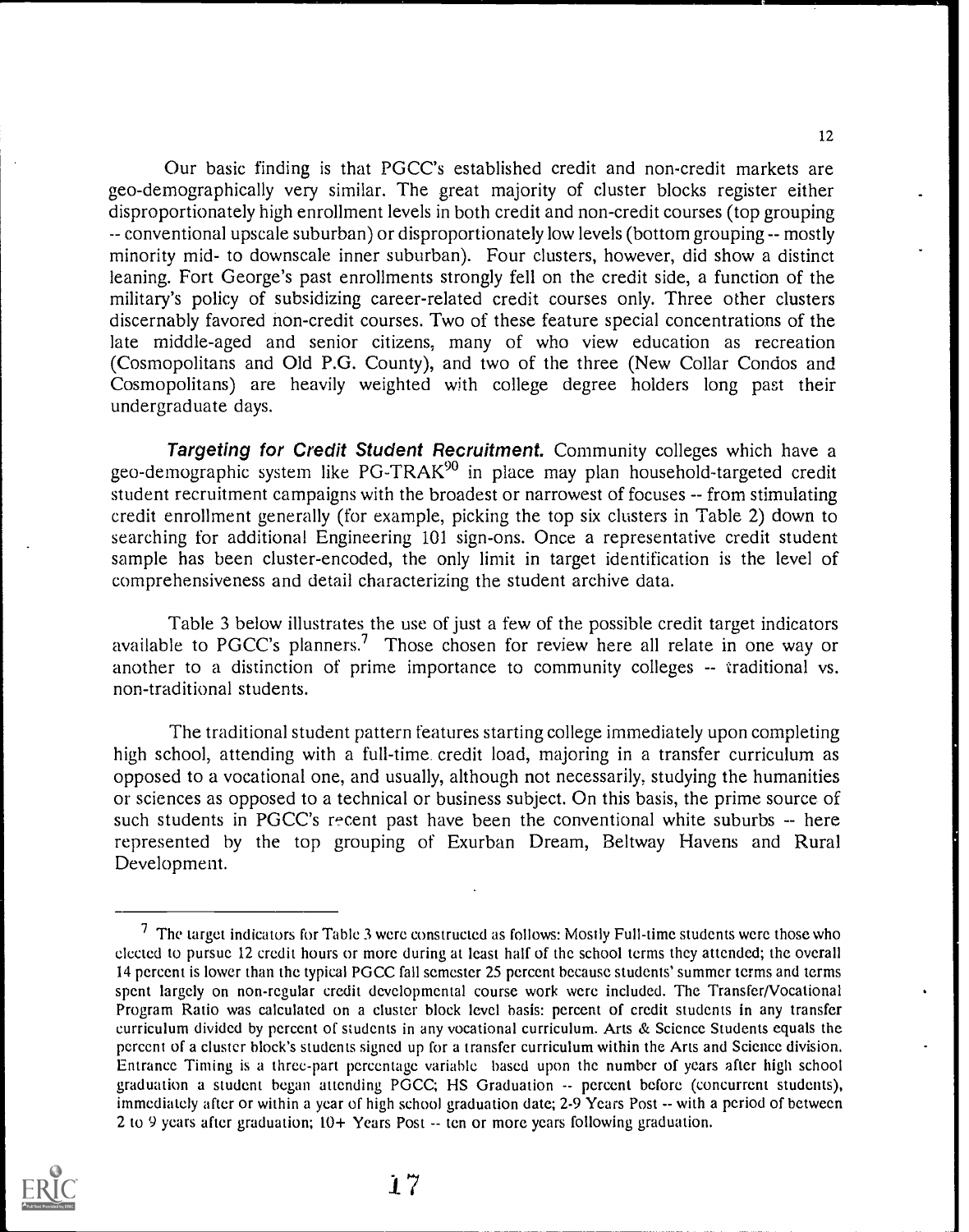|                          |                                  | Transfer/                        | (Indexed Values)              | $\mathbf{l}$<br>$\mathbf{l}$<br>$\mathbf i$ | -Entrance Timing-                | Ŷ,<br>ı                                     |
|--------------------------|----------------------------------|----------------------------------|-------------------------------|---------------------------------------------|----------------------------------|---------------------------------------------|
| <b>Cluster Blocks</b>    | <b>Students</b><br>Time<br>Full- | Occupational<br>Program<br>Ratio | Programs<br>Science<br>Arts & | Graduates<br>School<br>High                 | Graduation<br>2-9 Years<br>After | Graduation<br>$10 + Y$ ears<br><b>After</b> |
| Exurban Dream            | $\frac{6}{1}$                    | <b>28</b>                        | $\frac{2}{1}$                 | $\mathbf{r}$                                | వే                               | 8                                           |
| Beltway Havens           | $\tilde{c}$                      | 125                              | $\overline{20}$               | $\overline{17}$                             | 88                               | ශී                                          |
| <b>Rural Development</b> | $\frac{8}{2}$                    | 107                              | $\frac{2}{2}$                 | $\frac{5}{15}$                              | 78                               | 38                                          |
| Asians Plus              | 228                              | 187                              | 8                             | $\overline{17}$                             | 57                               | $\frac{17}{11}$                             |
| Cosmopolitans            | 127                              | 133                              | $\tilde{e}$                   | 108                                         | 86                               |                                             |
| <b>Black Enterprise</b>  | $\overline{100}$                 | 113                              | 08                            | 108                                         | 75                               | 518                                         |
| Fort George              |                                  | 123                              | 10                            | 27                                          | 147                              |                                             |
| Town & Gown              | 55<br>38                         | 229                              | 92                            | 58                                          | 214                              | 48                                          |
| New Collar Condos        | 3                                | 107                              | $\delta$                      |                                             | 120                              | 3                                           |
| Old P.G. County          | $\approx$                        | $\overline{1}$                   | <b>33</b>                     | 88                                          | 119                              | $\overline{5}$                              |
| <b>Black Mid-America</b> | 89                               |                                  | 103                           | <u>105</u>                                  | $\overline{5}$                   | $\overline{5}$                              |
| Minority Struggle        | 87                               | <b>88</b>                        | 85                            | $\overline{5}$                              | 102                              | 885                                         |
| Afro-Latin Mix           | 107                              | $\Omega$                         | 8                             | 8                                           | $\frac{4}{11}$                   |                                             |
| Blue Collar Blacks       | 95                               | 82                               | 82                            | 89                                          | 117                              |                                             |
| <b>Vinority Comers</b>   | $\mathbf{g}$                     | 5                                | 8                             | 85                                          | 114                              | $\frac{2}{12}$                              |
| <b>All Clusters</b>      | 14%                              | 1.07                             | 6%                            | 46%                                         | 28%                              | 25%                                         |
| (Raw Values)             |                                  |                                  |                               |                                             |                                  |                                             |
|                          |                                  |                                  | Table 3                       |                                             |                                  |                                             |

 $\begin{pmatrix} 1 \\ 1 \\ 1 \\ 1 \end{pmatrix}$ 

 $ERIC$ 

 $\mathbf{c}$ 

 $\frac{5}{5}$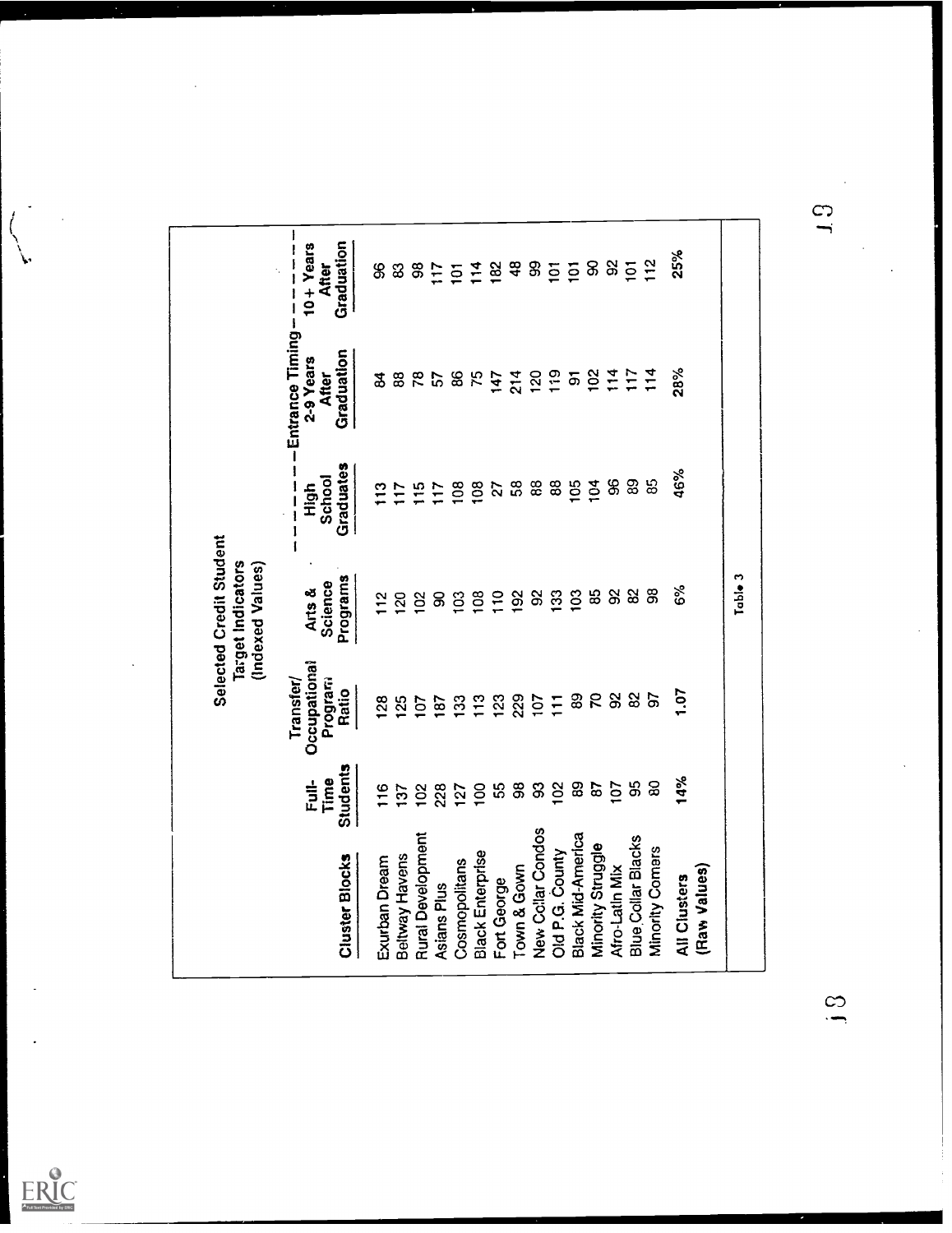14

The second grouping of elite Black Enterprise and the sophisticated, inner-suburban Cosmopolitans and Asians Plus clusters also sent PGCC disproportions of traditional students, but also proved to be a disproportionate source of adults returning to college for job-related skill upgrading and personal enrichment. The third grouping, too, favored transfer programs and, in two out of three cases, the Arts and Sciences as subject matter; but the disproportionately delayed entry students of Fort George, Town & Gown and New Collar Condos (three clusters made up mainly of young adults without children who either worked full-time or studied full-time but not at PGCC) typically attend PGCC on a part-time basis.

With one exception (Old P.G. County, with its own peculiar pattern), the remaining cluster blocks shown in Table 3 were more likely to contribute non-traditional than traditional students to PGCC's student body. The large family minority clusters Black Middle America and Minority Struggle did tend to send more straight-from-high school students than delayed entry students but proved vocational program oriented. Finally, the poorest source of traditional students proved to be the Afro-Latin Mix/Blue Collar Blacks/Minority Comers grouping. These minority neighborhoods feature young singles and starter families. Most PGCC students from the last group were vocationally-oriented working persons out of high school for several years searching for ways to improve their job prospects.

Targeting for Non-Credit Student Recruitment. Geo-demographic-driven student recruitment works equally well on the non-credit side. The only real difference is that there are fewer educational dimensions to measure -- few formal programs or curricula and few performance or outcome standards. What remains to be tracked, in the main, is course subject matter popularity. On behalf of PGCC's Continuing Education Division, a few years ago the Office of Institutional Research and Analysis reviewed all non-credit courses given at the College since 1985 and created a forty-fold scheme for categorizing Con Ed offerings by broad subject matter themes, in effect informal non-credit curricula.

The following table presents the level of course taking activity by cluster block for a selected set of nine Con Ed course themes, chosen as representative of the whole sorting system: Lifestyle -- courses on beauty and fashion, cooking, antiques and home decorating, arts and crafts, New Age philosophies and fortune-telling, etc.; Life Issues -- self-help courses on stress management and addictions, forums on personal and family concerns like sexual identity, parenting, etc.; Personal Finance --courses on household accounting, personal investment and tax strategies, etc.; Small Business Concerns -- courses on small business management, start-up opportunities, legal and tax issues, etc.; Corporate Management - courses on corporate managerial strategies and techniques; Hi-Tech -- courses on personal computers and computer software, photographic techniques, the technical aspects of film-making, radio and television production; New Collar Trades -- courses on new technical and lesser professional trades like hospitality services, radiography, etc.; Office Technology- - secretarial training courses and courses on office management skills like bookkeeping; and Traditional Trades and Crafts --both job- and home handyman-oriented courses on plumbing, auto repair, electrical wiring, etc.

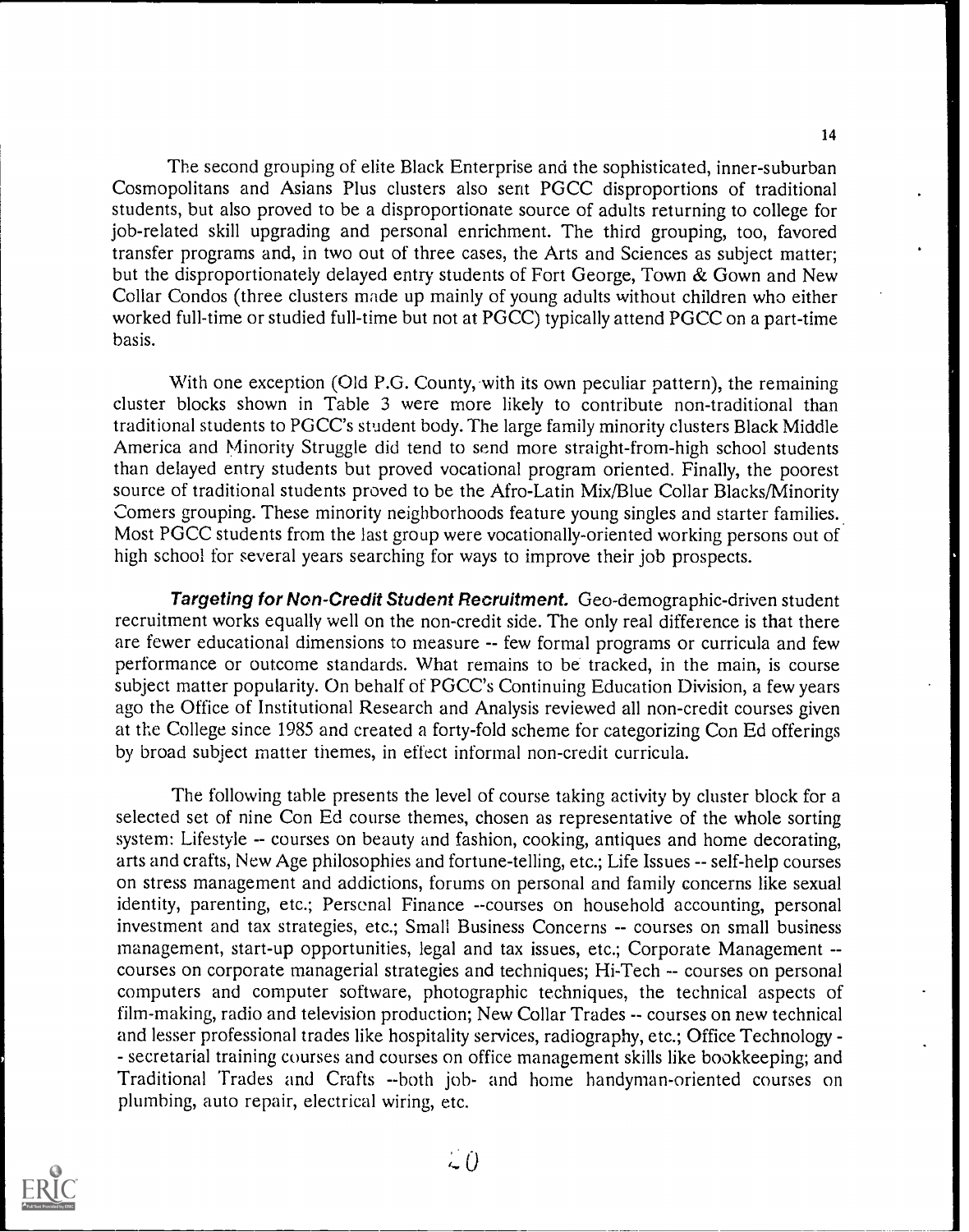|                                  |                                  |                                |                      |                              | Table 4                     |                                                 |                |                      |                                         |
|----------------------------------|----------------------------------|--------------------------------|----------------------|------------------------------|-----------------------------|-------------------------------------------------|----------------|----------------------|-----------------------------------------|
|                                  |                                  |                                |                      |                              |                             |                                                 |                |                      |                                         |
| $\frac{3}{1}$                    | $\overline{1}$                   | r                              | Ņ                    | ထ                            | $\frac{1}{2}$               | ₹                                               | ∾              | $\overline{1}$       | (Raw percent)<br><b>All Clusters</b>    |
| 89                               | $\frac{8}{4}$                    | $\overline{5}$                 | 35                   | $\frac{1}{4}$                | ္က                          | $\circ$                                         | $\circ$        | 75                   | Town & Gown                             |
| 67                               | 77                               | $\frac{5}{2}$                  | ಜ                    | P.                           | යි                          | ගි                                              | 8              | င္တ                  | Old P.G. County                         |
| 82828                            | $\boldsymbol{\mathcal{S}}$<br>35 | 8<br>$\frac{8}{10}$            | 86<br>$\overline{5}$ | 117<br>$\tilde{\mathcal{E}}$ | $\overline{5}$<br>$\approx$ | $98$<br>$\mathbf{r}$                            | 76<br>258      | 82<br>$\mathfrak{F}$ | <b>Rural Development</b><br>Fort George |
|                                  | 185                              | 3                              | 116                  | र्ड                          | 8                           | 86                                              | 8              | 58                   | Minority Struggle                       |
|                                  |                                  | $\mathfrak{c}$                 | $\mathbf{S}$         |                              |                             |                                                 | $\mathfrak{B}$ | 8                    | <b>Blue Collar Blacks</b>               |
|                                  | 5 \$ \$ \$ 5 5 5                 | $\boldsymbol{\mathsf{B}}$      | 19588858             | <b>85257575</b>              | 28822                       | 882                                             | 67             | $\mathbbm{S}$<br>57  | Minority Comers<br>Afro-Latin Mix       |
| 588878                           |                                  | ತೆ ಜಿ                          |                      |                              |                             | $\overline{10}$                                 | $132$<br>$116$ | $\overline{50}$      | Cosmopolitans                           |
|                                  |                                  | $\overline{127}$               |                      |                              |                             | 175                                             | 267            | 58                   | Aslans Plus                             |
|                                  |                                  | $\frac{5}{6}$                  |                      |                              | 6                           | $\frac{9}{1}$                                   | 132            | $\mathbf{S}$         | Beltway Havens                          |
|                                  | 95                               | 8                              |                      | $\frac{2}{2}$                | <b>47</b>                   | 13                                              | $\mathfrak{g}$ | 99                   | <b>Black Enterprise</b>                 |
|                                  |                                  | 8                              |                      | $\overline{5}$               | $\frac{2}{2}$               | $\frac{1}{2}$                                   | $\frac{8}{3}$  | $\overline{5}$       | New Collar Condos                       |
| $\overline{5}$                   | $\frac{2}{12}$                   | 108                            |                      | 116                          | $\frac{8}{2}$               | $\approx$                                       | 8              | $\frac{4}{11}$       | Black Mid-America                       |
| $\overline{2}$                   | $\mathbf{g}$                     | $\frac{9}{2}$                  | 103                  | 120                          | 114                         | 140                                             | 116            | 146                  | Exurban Dream                           |
| Traditional<br>Trades)<br>Crafts | Office<br>Tech                   | <b>Trades</b><br>Collar<br>New | Tech<br>±            | Mgmt<br>Corp                 | Small<br>Bus                | Personal<br>Finance                             | Issues<br>Life | Style<br>Life        | <b>Cluster Blocks</b>                   |
|                                  |                                  |                                |                      |                              |                             | (Indexed Values)                                |                |                      |                                         |
|                                  |                                  |                                |                      |                              |                             | Selected Continuing Education Market Indicators |                |                      |                                         |
|                                  |                                  |                                |                      |                              |                             |                                                 |                |                      |                                         |



'21

 $\sum_{\mathsf{A}\text{full test } \text{Frocified Ly EHC}}} \begin{array}{c} \textbf{0} \\ \textbf{0} \end{array}$ 

 $\ddot{\circ}$ 

 $\frac{\partial}{\partial x} = \frac{\partial}{\partial y}$ 

 $\ddot{\phantom{a}}$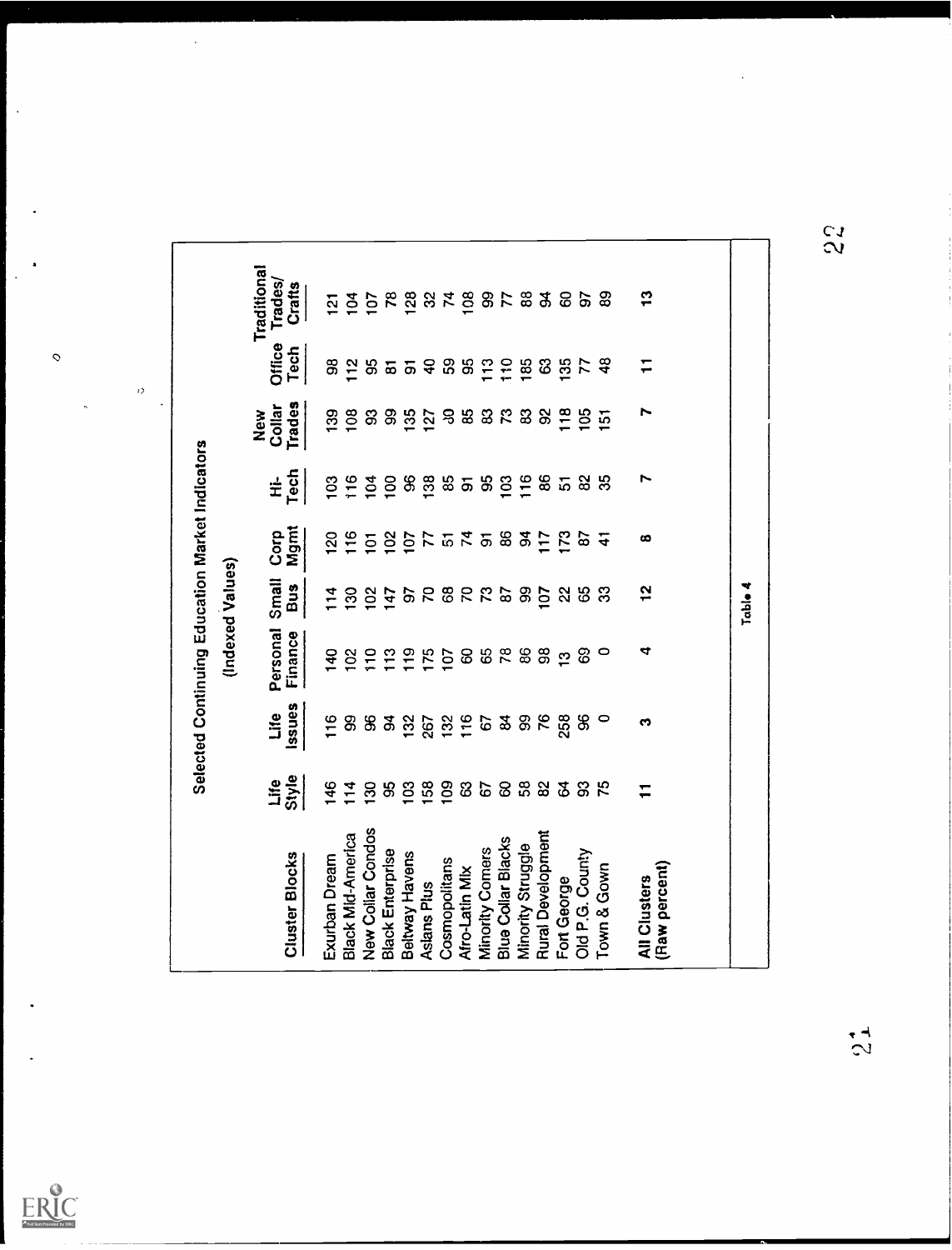In Table 4, course theme popularity in a cluster is measured in terms of the percentage of all cluster non-credit enrollments grouped under the theme, indexed to the all-cluster percentage. $8$ 

Once again we have grouped cluster blocks according to similarities of score across marketing indicators. In the first grouping -- consisting of the two elite outer suburban CBs plus the socially striving mid-scale CBs New Collar Condos and Black Middle America -- we find above average course-taking for all themes represented in Table 4. But particularly noticeable is the popularity of Lifestyle, Personal Finance, Small Business and Corporate Management offerings among them.

The second grouping --two inner-suburban sophisticate CBs plus aging Beltway Havens --shares enthusiasm for Lifestyle courses (adding a special liking for Personal Issues offerings) but parts company with its social class peers in Group I when it comes to the economic themes, showing a high degree of interest in Personal Finance but not in career-related Small Business and Corporate Management courses.

In sharp contrast to both, Group III (all lower mid- to downscale minority CBs) shows almost no interest in either personal enrichment or white collar economic themes. In fact, the only courses drawing significant attention from Group III are those offering secretarial training which are avoided by most other CBs.

To us, this is a bit puzzling -- not that less middle class students should be less attracted to Lifestyle and financial courses but that they should disproportionately forego opportunities to develop work-related knowledge and skills through any courses save those dealing with the office. Even blue collar classes fail to draw Group III's at enrollment rates any greater than those for the upper middle class CBs who probably approach these courses mostly from  $\alpha$  do-it-yourself perspective. This may be the revelation of a real marketing opportunity.

The last group presents a miscellany of responses to PGCC non-credit course offerings. Rural Development, the lower midscale exurbs, somewhat resembles entrepreneurial Group I in its disproportionate Small Business and Corporate Management course-taking but manifests no interest in Lifestyle offerings. Fort George and Town & Gown students tend to be drawn to various but different job-related courses while Old P.G. County manifests an average or somewhat below-average interest level in just about everything.

Excluded from the percentage base are all seniors-only courses, all contracted employee training programs, and all special programs for handicapped children run under the auspices of the Continuing Education division.